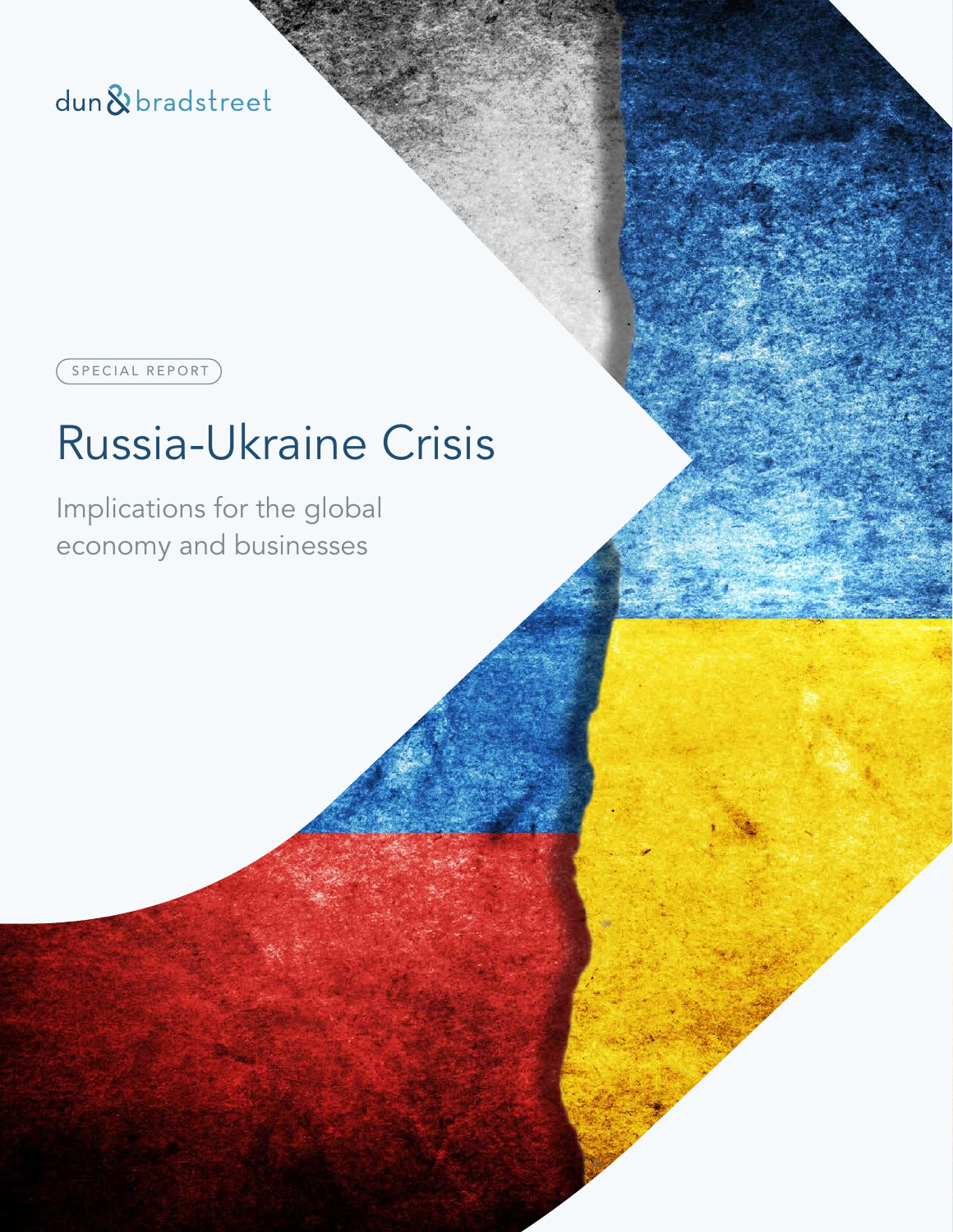

# Table of Contents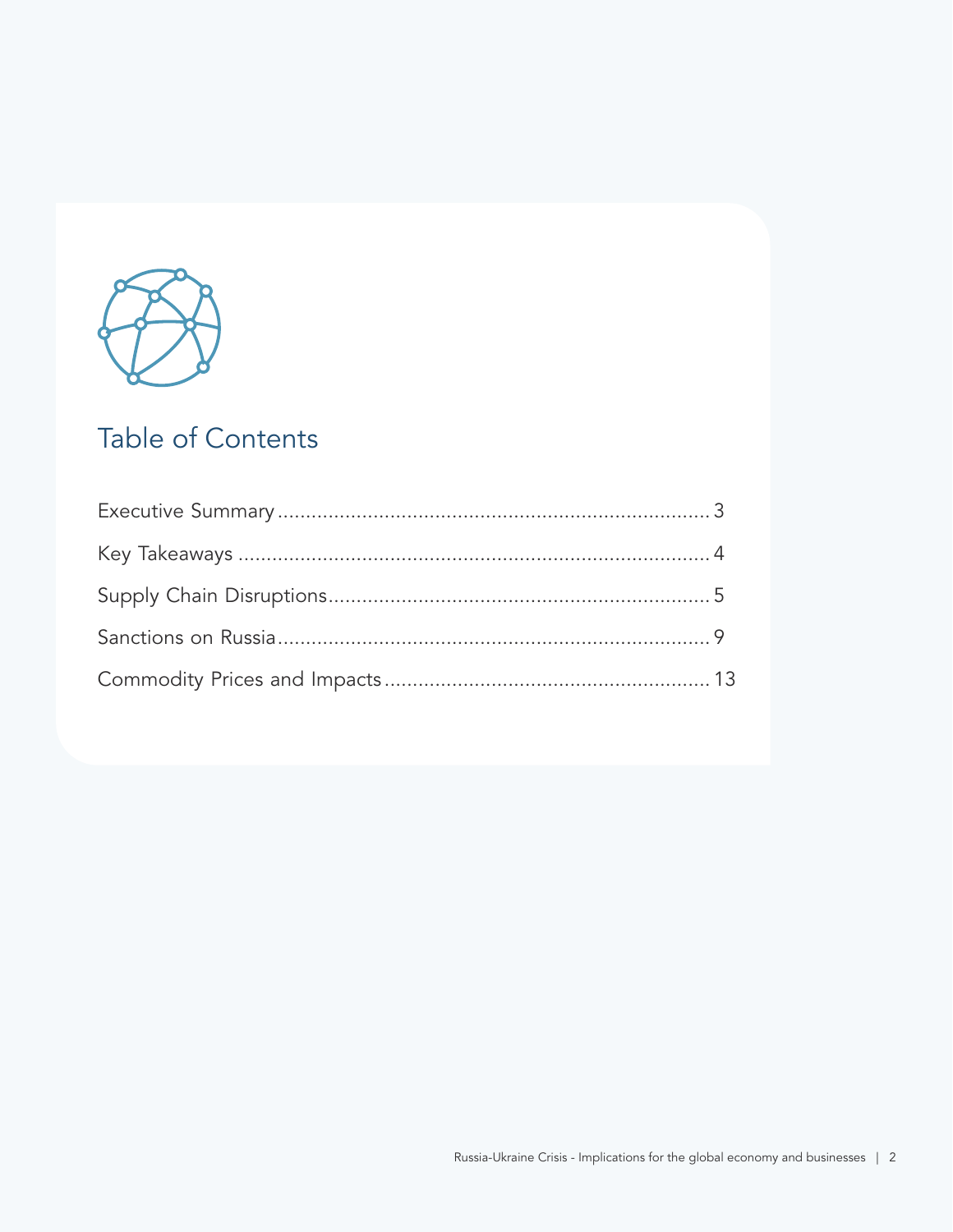



## Executive Summary

Russia's invasion of Ukraine has exposed several geo-political fault lines: a breakdown in supply chains, inaccessibility of critical raw materials, and an impending commodity crisis. Russia and Ukraine are among the largest commodity-exporting nations in the world controlling crucial natural gas, oil, metals, and agricommodities on a global scale, and also serve as vital lifelines for the European economy. If this crisis is prolonged, it could force significant implications for Europe's energy supply, as well as present food security issues for many countries.

This paper explores the commodity dependence of European nations on Russia and Ukraine, and the effects of supply chain disruption. We also explore potential scenarios such as the impact beyond the Ukrainian border to other parts of the world, the severity of sanctions on Russia, and the likely counter-sanctions by Russia.

#### Through this paper, we aim to answer the following questions:

- I. How will supply chains be disrupted in select sectors across specific countries?
- II. How severe are sanctions and counter-sanctions? What are the impacts of Russian counter-sactions on other nations?
- III. How will pricing and availability change for commodities such as natural gas, crude oil, metal, and agricommodities?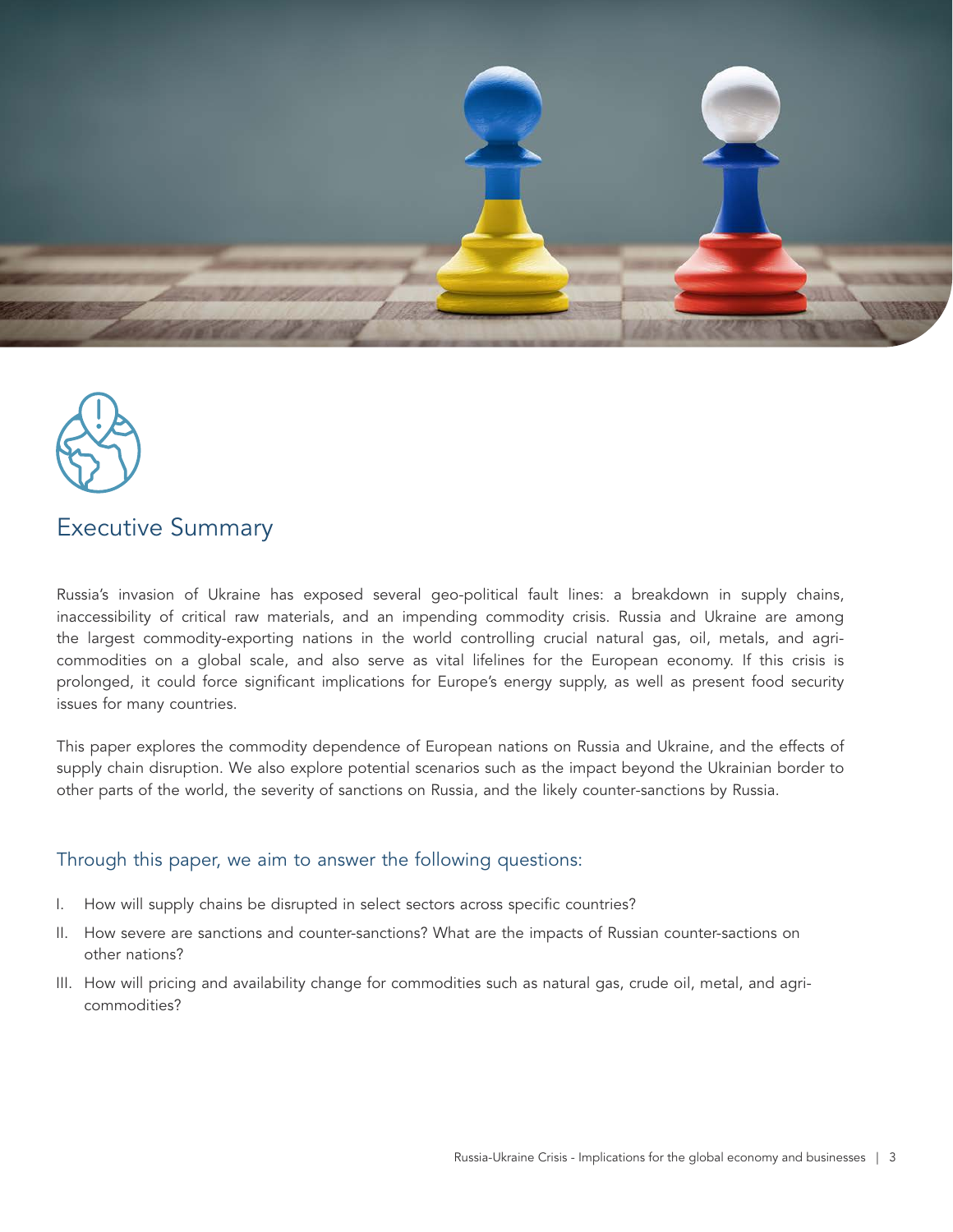# Key Takeaways

• The Russia-Ukraine conflict has the potential to damage European economic recovery prospects. If escalation occurs, this could bring the North Atlantic Treaty Organization (NATO) into a war-like situation with Russia. The economic repercussions of such a conflict, which might be more prolonged than expected, could have devastating effects on the nascent recovery of the pandemic-ravaged global economy.

If the conflict continues, the availability of critical raw materials such as natural gas, crude oil, metals, and agri-commodities would be jeopardized and transportation costs would increase. In addition, businesses worldwide may experience further supply chain bottlenecks and increased pricing pressures.

• While the focus of newly announced sanctions by the Office of Foreign Assets Control (OFAC) is on the seven major Russian financial institutions and 13 Russian firms at the time of writing, the total corporate family members of these businesses include 16,748 entities spread across 21 countries, according to Dun & Bradstreet data. This underscores the need for beneficial ownership data and the importance of having access to corporate family tree data in uncovering hidden compliance risks.

This is yet another reminder of the interconnectedness that comes with globalization and our reliance of each other as contributors to the global supply chain. There are 14,745 Tier 1 and 7.6 million Tier 2 supplier relationships with Russian entities globally. As a result, we are seeing the ripple effects of U.S., UK, and EU sanctions on Russian companies – further crippling an already weakened global supply chain.

• A likely disruption of trade routes, rising freight costs, inaccessibility of critical raw materials, and wide disruption to businesses threaten to derail global economies while adding to inflationary pressures. In addition, potential rate hikes may further exacerbate rising manufacturing and production costs – leading to higher price tags for end-user goods and services.

These impacts could lead to a potential increase in bankruptcies and delinquencies among businesses around the world.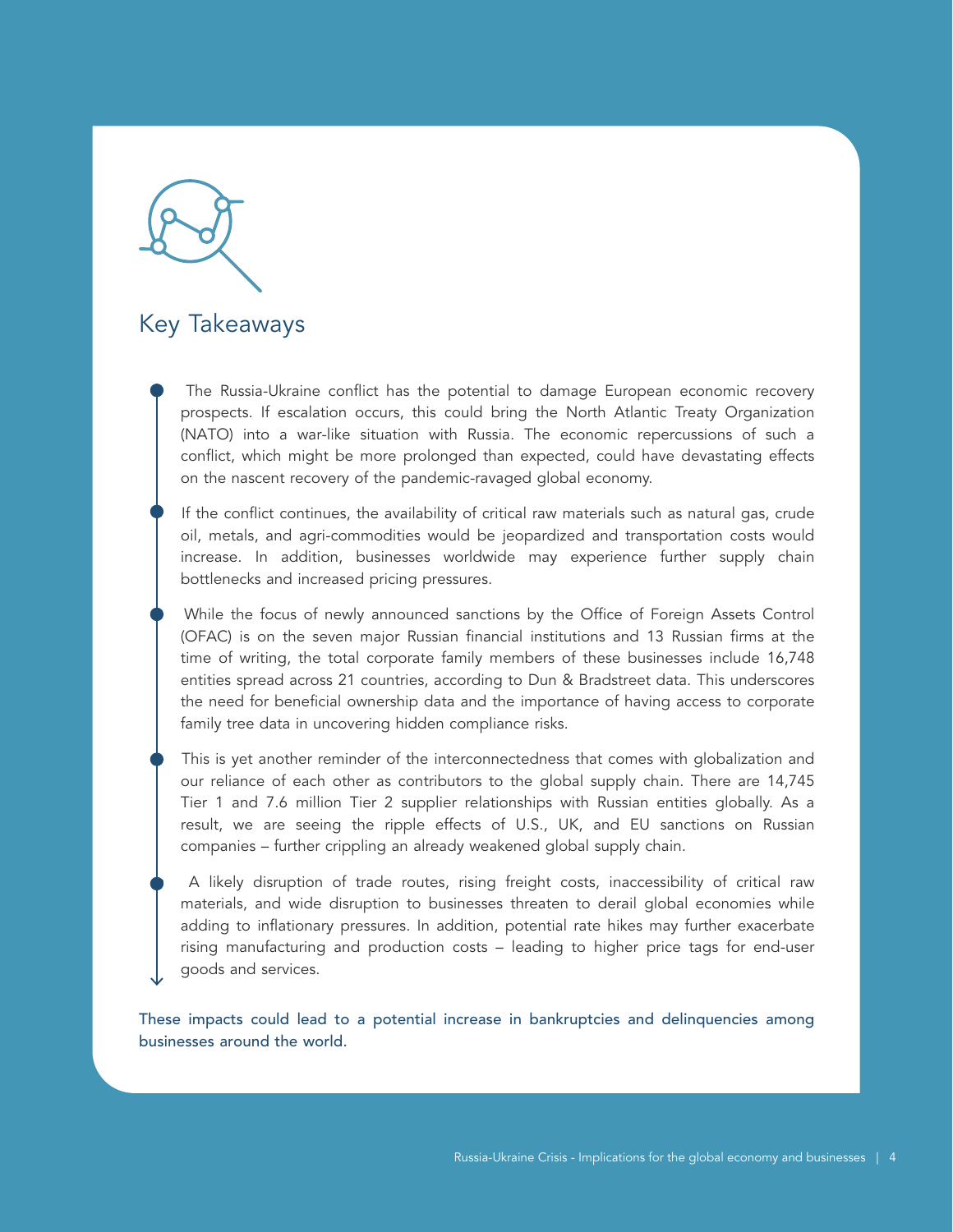

# Supply Chain Disruptions

*The invasion of Ukraine and subsequent sanctions on Russia may result in shortages of critical supplies, material cost increases, more erratic demand, and logistical and capacity bottlenecks.*

#### Impacted Industries

According to Dun & Bradstreet data, Ukraine has more than 1.5 million active businesses. The top five major sectors that account for 80% of all active businesses in Ukraine include services, wholesale trade, construction, manufacturing, and agriculture (see chart 1). Wholesale trade, manufacturing, and agricultural sectors together account for more than one-third of all enterprises in Ukraine. These businesses conduct commerce with other enterprises throughout the world, and as a result, any significant disruption to their operations could have ramifications for the global economy.

Dun & Bradstreet data indicates Russia has more than 3.5 million active businesses. The top five major sectors account for nearly 80% of all active businesses in Russia, including services, wholesale trade, finance, insurance and real estate, construction, and retail trade (see chart 1). A majority of these businesses could likely be disrupted should other countries decide to stop conducting business with Russian entities, or face cybersecurity threats. The removal of Russian financial institutions from the Society for Worldwide Interbank Financial Telecommunication (SWIFT) may also likely disrupt the cashflow of these firms.

#### Mining Public Administration Retail Trade Finance, Insurance & Real Estate UKRAINE POWER PRUSSIA Agriculture, Forestry & Fishing 17.2% Construction Wholesale Trade Services 36.9% 30.1% 20.8% 10.7% 7.5% 6.9% 6.9% 3.6%  $6.5%$ 8.4% 6.3% 11.5%  $4.59$ 8.5%  $0.4\%$  2.5%  $0.5\%$  2.7%

#### *Chart 1 - Distribution of businesses in Ukraine and Russia*

*Source: Dun & Bradstreet*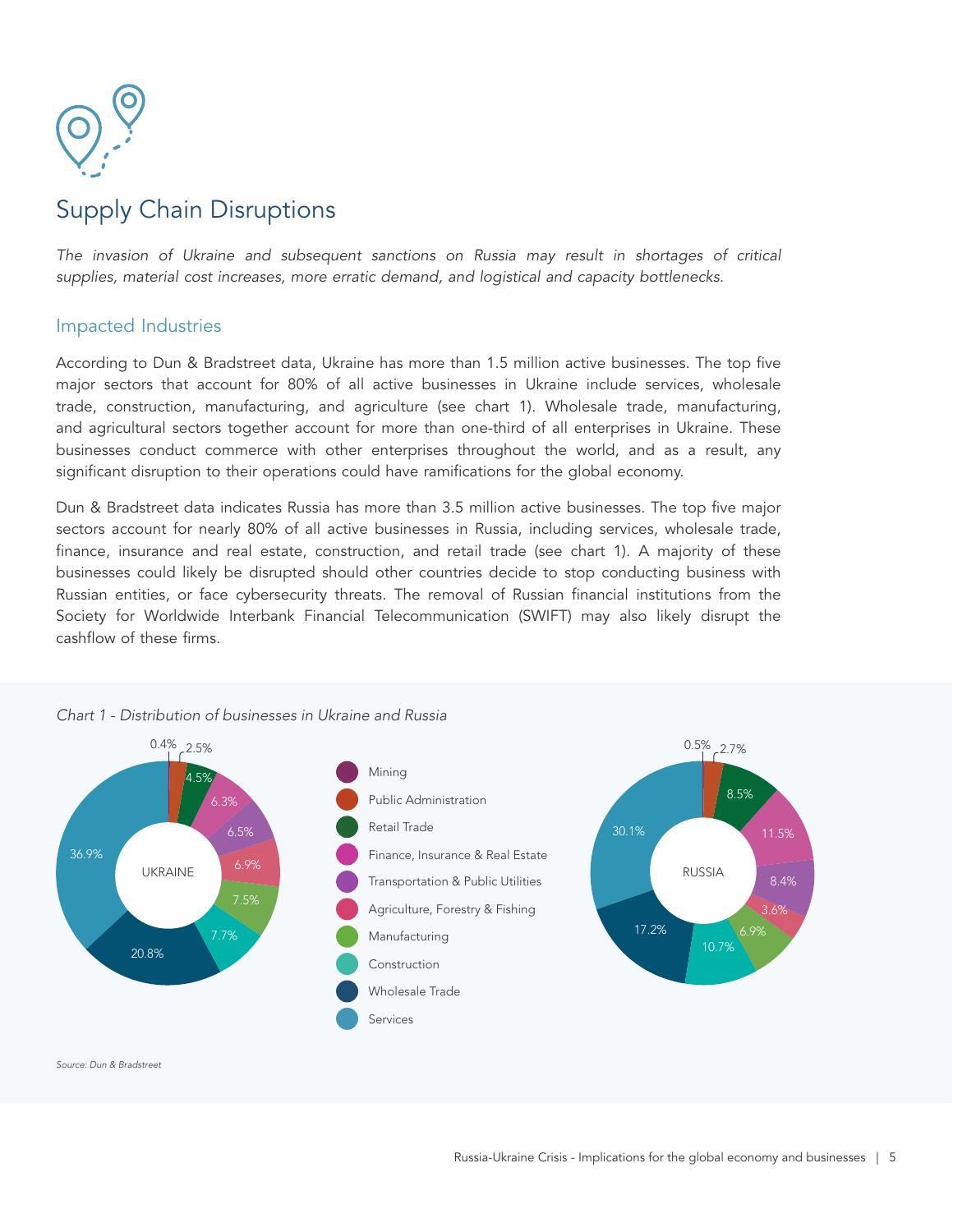#### Import Dependency

While Russia and Ukraine account for only 1.9% and 0.3% of the global merchandise export value respectively, these countries are the world's largest exporters of particular commodities. For instance, Russia and Ukraine together account for 59% of global sunflower oil exports (HS code 1512), 36% of global iron or non-alloy steel exports (HS code 7207), and 26% of global wheat exports (HS 1001).

Data from UN Comtrade shows that several countries have a high dependency on Russian and Ukrainian exports. For the purpose of this report, a country is said to have high dependency when it imports more than 50% of its total imports of a particular commodity from Russia and Ukraine. By that definition, 25 countries have a high dependency for wheat and meslin, 24 countries for coal, 16 for petroleum gases, and 10 for crude petroleum (see chart 2). Many EU nations and Eastern European nations fall into these categories.

*Chart 2 - No. of countries that have a high dependency on Russian and Ukrainian exports of select commodities* 



*UN Comtrade, Dun & Bradstreet Research*

#### International Connections: Supplier Routes

As referenced above, this is yet another reminder of the interconnectedness that comes with globalization and our reliance of each other as contributors to the global supply chain. There are 14,745 Tier 1 and 7.6 million Tier 2 supplier relationships with Russian entities globally. As a result, we are seeing the ripple effects of U.S., UK, and *Source: Dun & Bradstreet*

EU sanctions on Russian companies – further crippling an already weakened global supply chain. According to Dun & Bradstreet data, at least 374,000 businesses worldwide rely on Russian suppliers. Over 90% of these businesses are based in the U.S. (see chart 3). Similarly, at least 241,000 businesses across the world rely on Ukrainian suppliers. Over 93% of these businesses are based in the U.S. (see chart 3). Other countries with impacted supply chains include Canada, Italy, Australia, China, and Brazil.

There are at least 390 businesses globally with critical suppliers in Russia. Critical suppliers, for the purpose of this report, are defined as suppliers that provide goods and services of at least USD100,000 and account for not less than 5% of all invoices. The top five countries that have critical suppliers in Russia are the U.S., China, India, Japan, and the UAE. There are at least 210 businesses globally with critical suppliers in Ukraine. The top five countries with the most exposure are the U.S., Mexico, China, Brazil, and Canada.



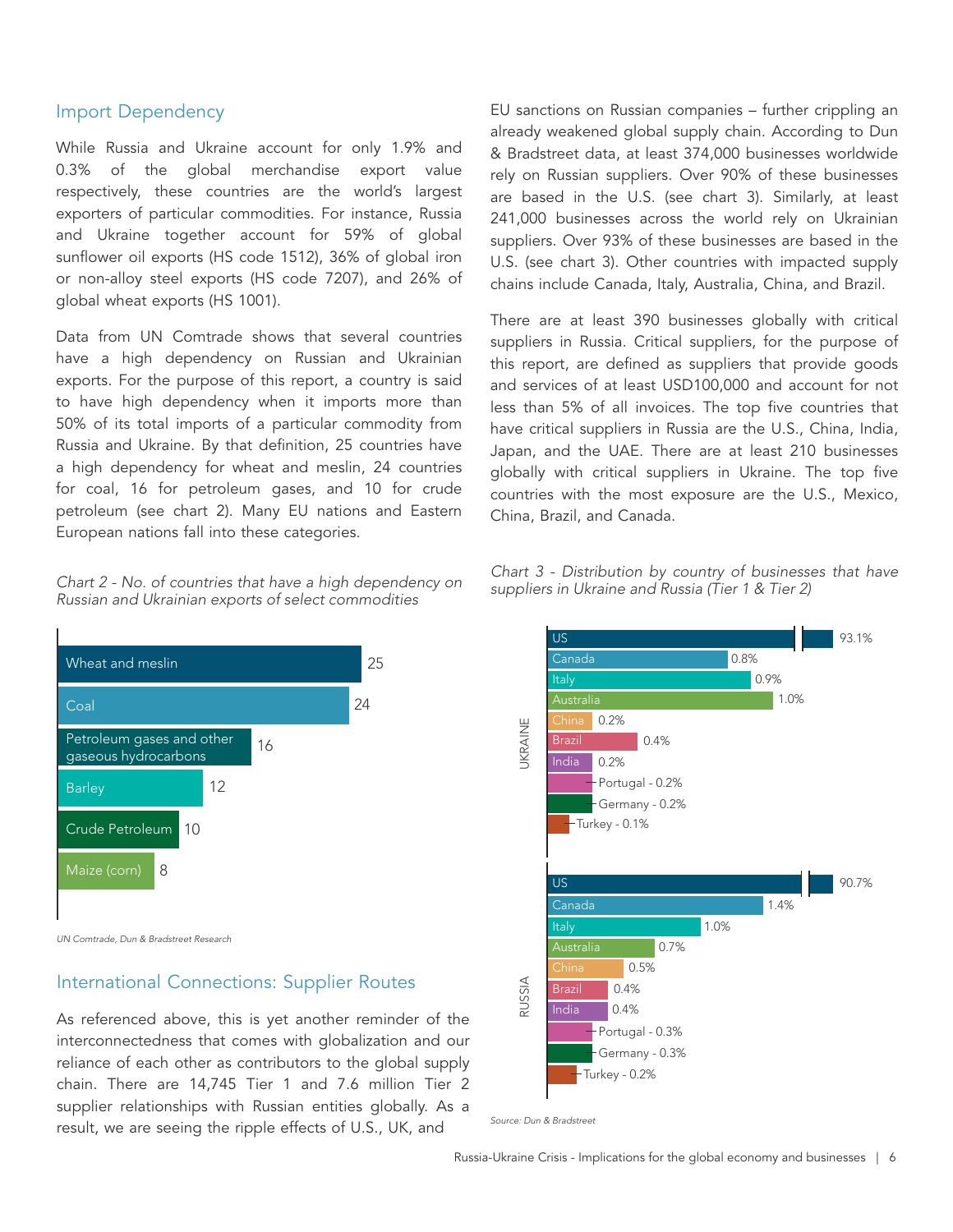Businesses located in the countries above were already experiencing operational difficulties due to Covid-19 pandemic restrictions affecting both demand and supply, as well as high commodity costs for crude oil, natural gas, and minerals. The Russia-Ukraine conflict threatens to further aggravate supply concerns for these countries. The following is a non-exhaustive list of alternative supplier countries for the major products exported by Ukraine and Russia.

#### *Potential Alternate Suppliers for Major Products Exported by Ukraine and Russia*

| HS<br>Code | Product                                       | <b>Potential Alternate Supplier</b><br>Countries |  |
|------------|-----------------------------------------------|--------------------------------------------------|--|
| 7403       | Copper                                        | Chile, Dem. Rep. of the Congo, Japan             |  |
| 1005       | Corn                                          | U.S., Argentina, Brazil                          |  |
| 2709       | Crude Petroleum oil                           | Saudi Arabia, Iraq, U.S.                         |  |
| 7108       | Gold                                          | Switzerland, Australia, UK                       |  |
| 7207       | Iron and steel                                | Brazil, India, Vietnam                           |  |
| 2601       | Iron ore                                      | Australia, Brazil, South Africa                  |  |
| 8544       | Insulated wire, and other electric conductors | China, Mexico, U.S.                              |  |
| 7110       | Platinum                                      | UK, South Africa, U.S.                           |  |
| 1512       | Sunflower seed, safflower or cotton-seed oil  | Turkey, Netherlands, Hungary                     |  |
| 8411       | Turbo-jets, turbo-propellers                  | UK, Singapore, France                            |  |
| 1001       | Wheat                                         | U.S., Canada, France                             |  |

*Source: UN Comtrade, Dun & Bradstreet*

According to Dun & Bradstreet data, Ukrainian businesses source goods and services from at least 55,000 companies located in the other countries. About 57% of these businesses are located in the U.S., China, India, Germany, and the UK (see chart 4). Similarly, Russian businesses source goods and services from at least 92,000 companies located in the other countries. About 55% of these businesses are located in the U.S., China, India, Germany, and the UK (see chart 4).





*Source: Dun & Bradstreet*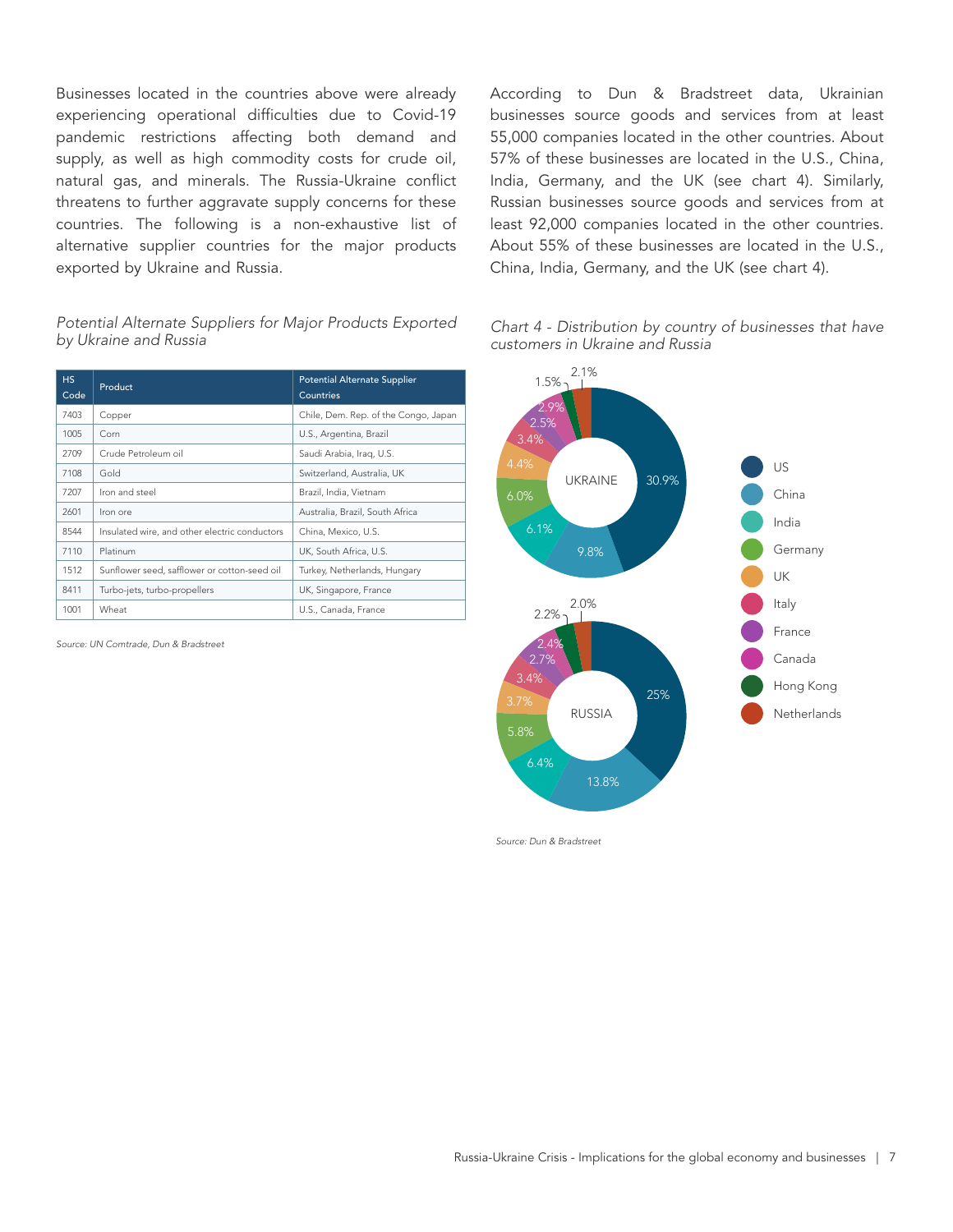

# Call to Action

- I. Businesses should onboard an appropriate balance of risk by reassessing their credit policy to recalibrate their portfolio risk profile for new and existing clients.
- II. Have an end-to-end mapping of your supply chain by monitoring your direct suppliers as well as Tier 2 and Tier 3 suppliers. The key question is: "How exposed are my suppliers to trade in sectors where Russia and Ukraine are key players?"
- III. Stress test your ability to cope with different scenarios. Are there alternatives to existing suppliers? Perhaps in different markets? Can you stockpile? What is the maximum increase in prices that your supply chain would be able to sustain, and for how long?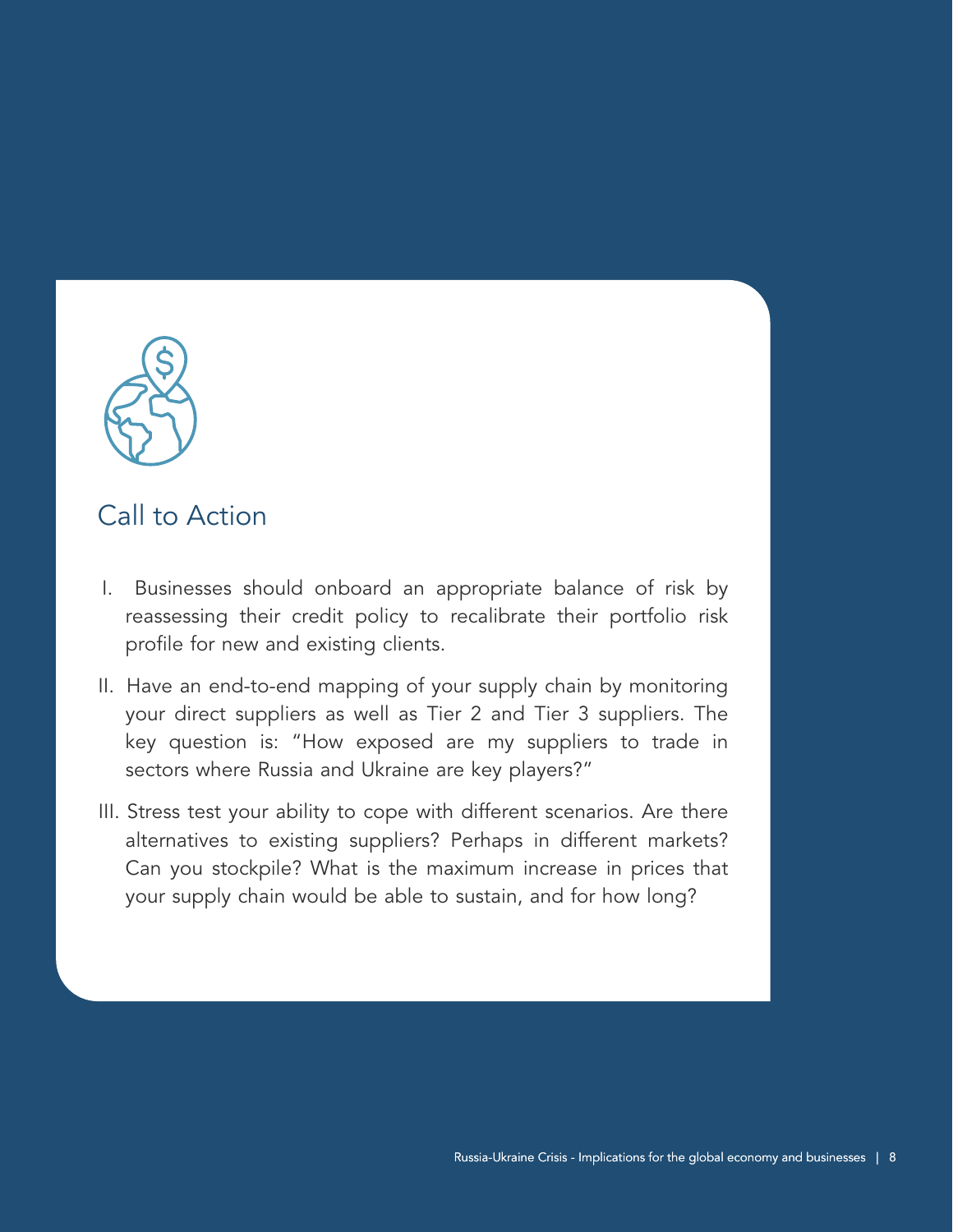

### Past Sanctions

The impact of financial sanctions since 2014 have been modest on the Russian economy, primarily because more than half of those sanctions targeted individuals rather than entities. However, among sanctioned firms, the impact on their revenues, growth potential, and asset valuations were significant. According to the January 18, 2022 U.S. Government Congressional Research Service report, *U.S. Sanctions on Russia*, sanctioned firms lost on average about 25% of their operating revenues, equating to over 50% of their asset values, and about 33% of their employees relative to their non-sanctioned peers over a period from 2012-2016.

#### Impact of new financial sanctions on Russia

The financial sanctions announced in the week running up to February 28, 2022 are a significant step-up over previous sanctions, both in terms of the type of sanctions and the entities targeted, which encompass roughly 70-80% of the Russian banking system. These sanctions include asset freezing, blocking access to new funding, restrictions on certain types of transactions, and exclusion of Russian banks from the SWIFT payments system. Future financial sanction options include more extensive use of full block sanctions against systemically important entities. These are likely to be extremely disruptive for the conduct of daily business as:

- I. Russian banks conduct USD46 billion of daily foreign exchange transactions, 80% of which is in USD.
- II. Nearly 84% of Russian export earnings are in USD and EUR. This will have to be shifted to local currencies or routed through alternate means, such as the System for Transfer of Financial Messages (SPFS), which handles about a fifth of domestic transactions, through the alternate payments systems of large trading partners such as China, or an increased use of central bank digital currencies.

| Timeline             | Target       | <b>Sanction Type</b>                                                                                                                                                                                                                                                                           | Immediate<br><b>Impact</b> |                            | <b>Remarks</b>                                                                                                                                                                                                                          |
|----------------------|--------------|------------------------------------------------------------------------------------------------------------------------------------------------------------------------------------------------------------------------------------------------------------------------------------------------|----------------------------|----------------------------|-----------------------------------------------------------------------------------------------------------------------------------------------------------------------------------------------------------------------------------------|
| Phase 1<br>(Feb. 22) | Banks        | Full block on state owned institutions: VEB<br>and PSB banks                                                                                                                                                                                                                                   | Medium                     | 1.<br>2.                   | Total asset of affected banks: USD80 billion<br>Freeze on all assets touching U.S. financial system                                                                                                                                     |
|                      | Sovereign    | Expanded sovereign debt prohibitions to<br>include secondary market participation on<br>new debt issuances                                                                                                                                                                                     | Low                        | 1.                         | Higher external financing cost for the sovereign and<br>Russian enterprises                                                                                                                                                             |
| Phase 2<br>(Feb. 24) | <b>Banks</b> | Correspondent and payable through account<br>transitions on Sberbank and full block on<br>VTB, Bank Otkritie, Sovcombank, OJSC and<br>Novikombank                                                                                                                                              | High                       | $\mathbf{1}$ .<br>2.<br>3. | Total asset of affected banks: USD1 trillion<br>Restricted access to dollars for Russia's largest bank<br>Freeze on all assets touching U.S. financial system for<br>Russia's second largest bank and three others                      |
|                      | Companies    | New debt and equity restrictions on 13 large<br>Russian enterprises and their subsidiaries:<br>Sberbank, AlfaBank, Credit Bank of Moscow,<br>Gazprombank, Russian Agricultural Bank,<br>Gazprom, Gazprom Neft, Transneft,<br>Rostelecom, RusHydro, Alrosa, Sovcomflot,<br>and Russian Railways | <b>Medium</b>              | 1.<br>2.<br>3.             | Total assets of affected companies: USD1.4 trillion<br>Targeted entities include Russia's largest companies by<br>revenue<br>Companies lose access to long-term financing but can<br>continue to transact with credit for up to 14 days |

*Financial sanctions by the U.S. have been ramped up in the week running up to February 28, 2022*

*Source: US White House statement release and Dun & Bradstreet*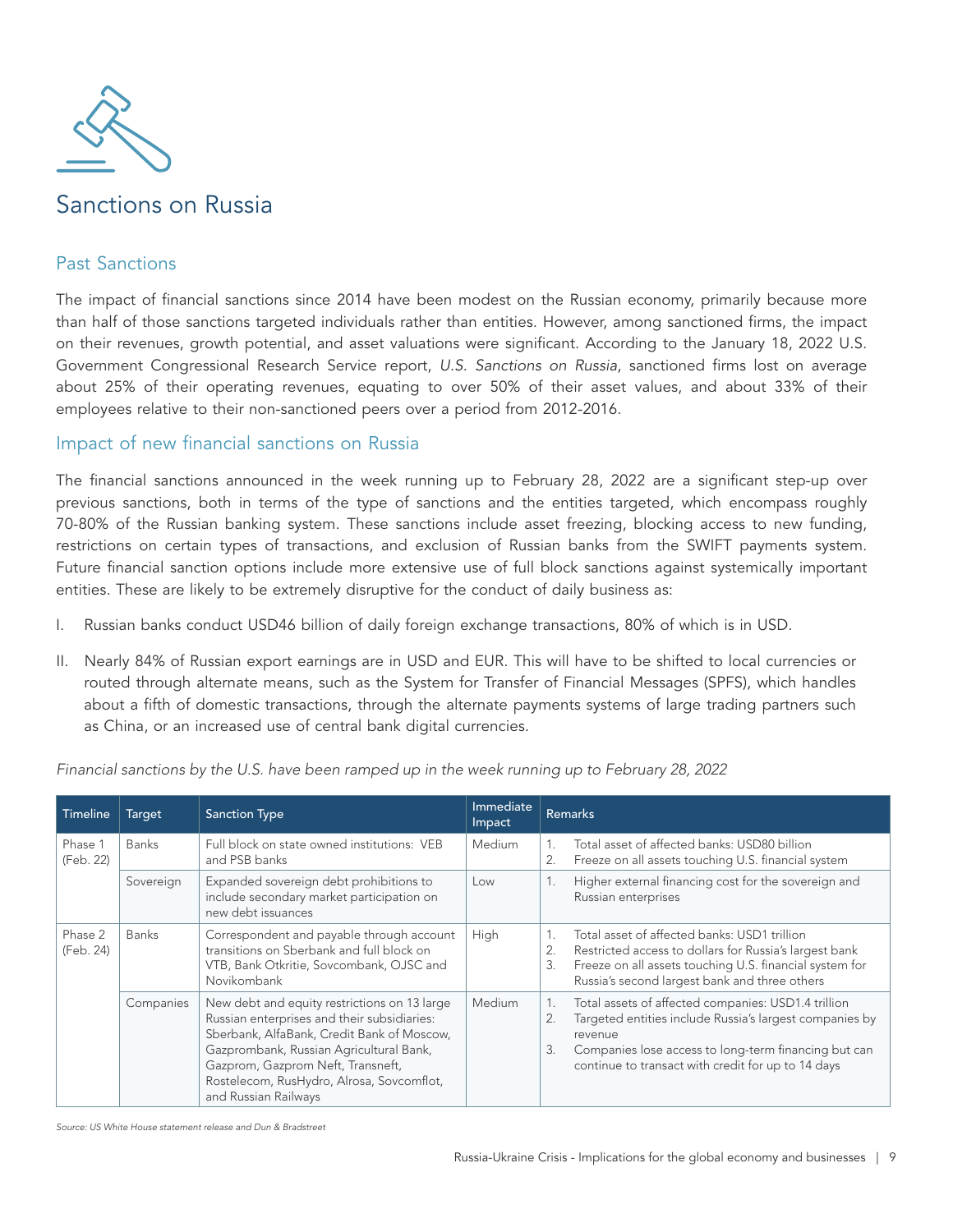At the time of writing, European and U.S. administrations have imposed additional sanctions on President Putin and given, in principle, approval to target Russia's central bank, as well as the expulsion of a number of Russian financial institutions from SWIFT. While sanctions on Russian leadership are largely symbolic, the sanctioning of the country's central bank and some of its largest financial institutions could be a devastating blow, with serious implications for the economy and businesses. Details of the entities targeted in the SWIFT-related sanctions are awaited.

While OFAC has imposed sanctions on seven major Russian financial institutions and 13 Russian firms at the time of writing, the total corporate family members of these companies include 16,748 entities spread across 21 countries, according to Dun & Bradstreet. The OFAC 50% Rule imposes sanctions on businesses with a combined ownership by sanctioned parties of 50% or more. In addition to causing financial disruptions to the ultimate parent companies in Russia, sanctions would also disrupt entities in other countries who have business relationships with the sanctioned companies.

### Impact of new trade sanctions on Russia

Along with financial sanctions imposed on Russia, there were several trade sanctions imposed on February 28, 2022 which could have adverse impacts on firms operating in Russia.

These sanctions include:

- I. The UK has banned Russia's Aeroflot airline and suspended export licenses for dual-use items which can be used for military purposes. It has also banned exports of high-tech items and oil-refinery equipment.
- II. Germany has halted the process of certifying the Nord Stream 2 gas pipeline from Russia to Germany.
- III. The EU has targeted its trade sanctions against Russian defense firms, and the energy sector with an export ban on material used for oil refineries. It has also banned the sale of aircraft and equipment to Russian airlines.
- IV. The EU intends to limit Russia's access to high-tech products and software to cease development of Russian military capabilities.
- V. Japan is halting exports of goods such as semiconductors to Russia.
- VI. The export control measures announced by the Biden Administration will cut off more than half of Russia's high-tech importation of goods and restrict Russia's access to vital technological inputs.

Impact of these trade sanctions:

- I. A ban from SWIFT will delay payments that Russia receives for exports of oil and gas.
- II. Banning exports of high-tech goods to Russia such as semiconductor microchips – could affect Russia's defense, aerospace sectors and automobile industries.

#### Possible reaction/sanctions from Russia

If sanctions against Russia are prolonged and hurt the Russian economy significantly, Russia might react with counter-sanctions including restrictions on crude oil and natural gas supplies, and coal and rare metals to Europe. As Russia has near-monopolized energy supplies, the impact would be devastating on EU nations. Commodities like natural gas, due to geographical proximity, existing infrastructure and transportation ease, are difficult to replace in the short term. Similarly, other industrial and rare metals are also dependent on Russian supply and are critical for the aerospace and the automobile industries in Western Europe. There is also high dependence on agricultural commodities from both Russia and Ukraine such as wheat, barley, and corn. While these supplies could be procured from other countries, they will carry price implications.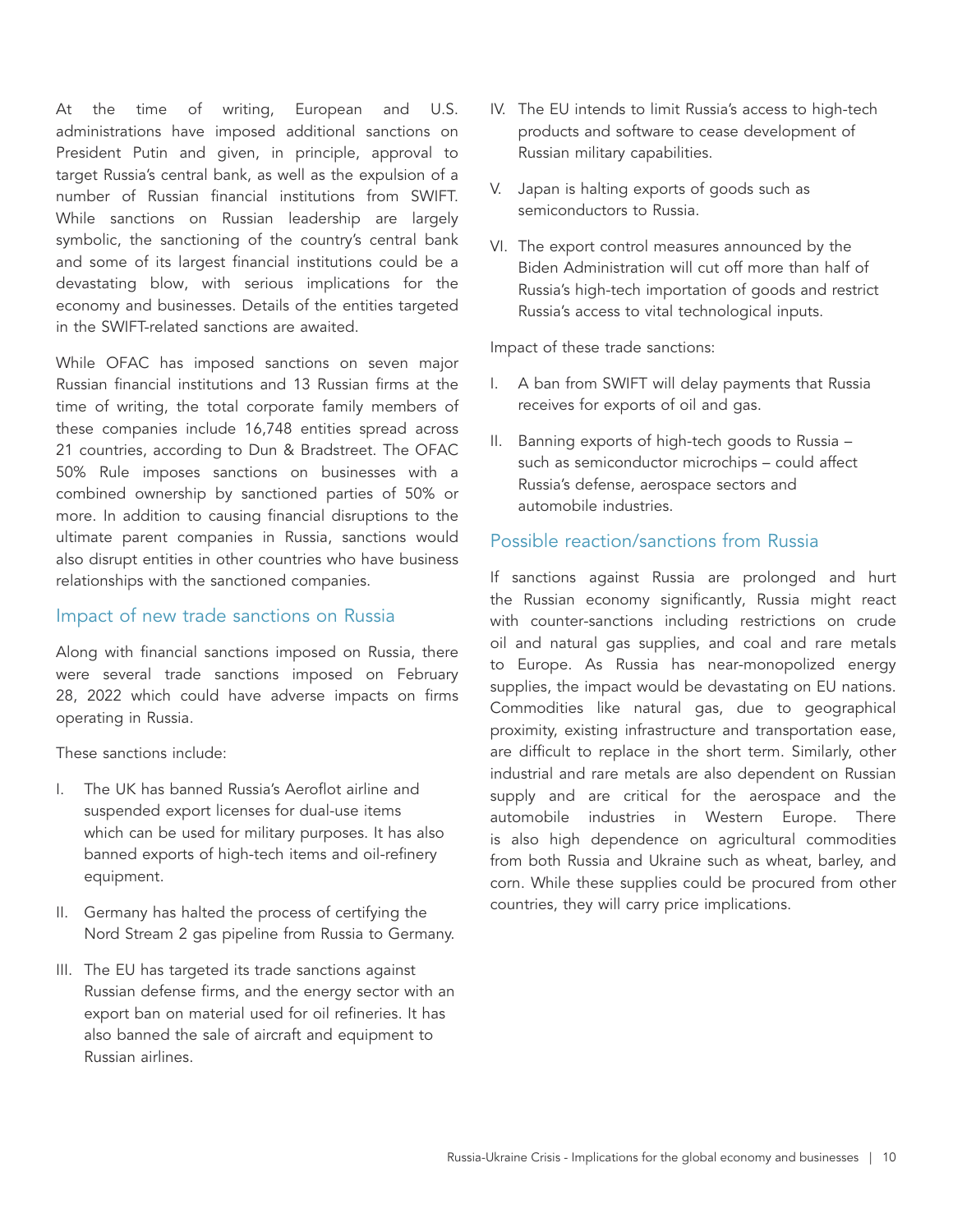#### Can Europe survive without Russian energy in the short- and long-term?

The brief answer is *not in the short-to-medium term*. As the crisis worsens, Europe's energy security will represent a key risk to markets. The threat or reality of supply disruption to hydrocarbon flows will lead to an increase in prices. Global energy markets are already tight, making near- to medium-term substitution extremely difficult. That said, energy continued flowing from Russia to Europe even at the height of the Cold War. Germany has taken action against the Nord Stream 2 gas pipeline, impacting 30 billion metric cubes of gas expected to enter the continent in 2022. In the event of further disruptions in supply from Russia, natural gas would need to be sourced from the U.S., Qatar, Saudi Arabia, or the UAE. However, most of these countries do not have significant capacity to increase production on an immediate basis, and most of their supply is already earmarked for trade or domestic consumption. According to Gas Infrastructure Europe (GIE) Aggregate Gas Storage Inventory (AGSI) data, the European gas storage levels are critically low at around 33% of capacity as of February 25, 2022, exacerbating the situation. Geopolitical tensions and supply shortages will underpin high gas prices in the short term.



*Chart 5 - Energy Import Dependency* 

*Source: Eurostat, Dun & Bradstreet*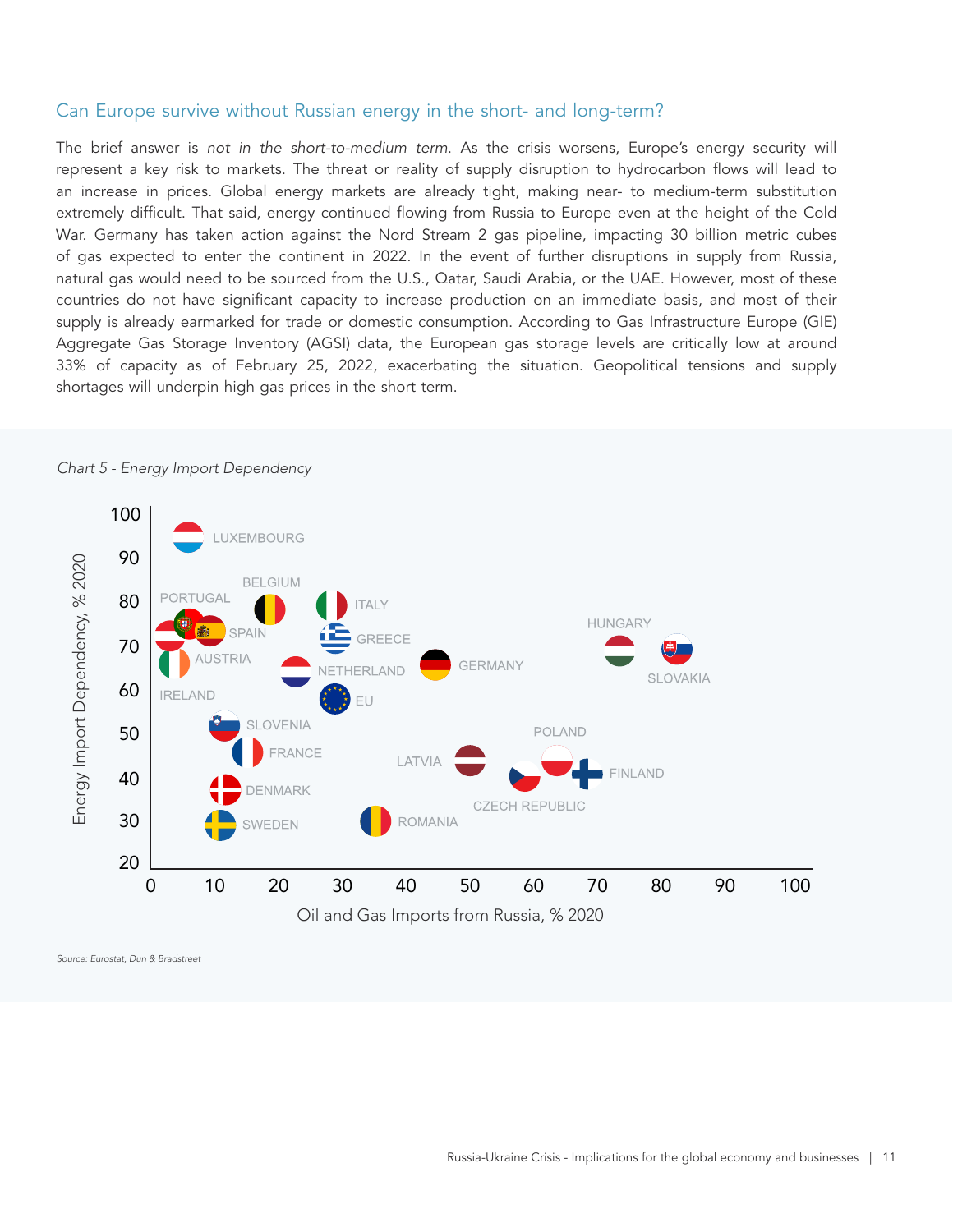

# Call to Action

Understanding complex legal structures often can represent a significant challenge for compliance professionals.

Making technology investments today allows companies to better manage risk, giving them greater transparency into their operations, while also serving up the data and insights needed to make informed decisions, particularly during unexpected events.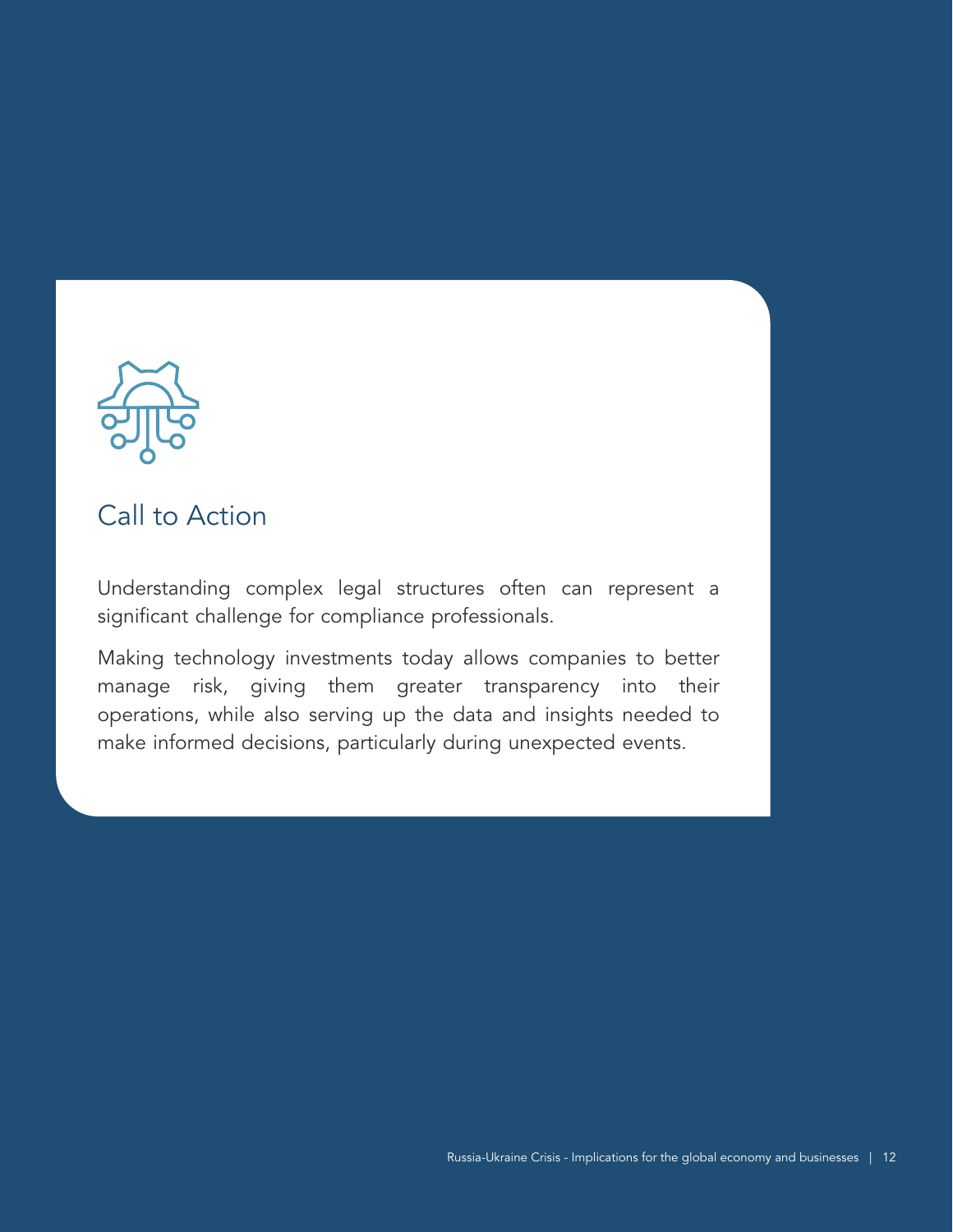

## Shocks to Select Commodity Prices and Impact on Prices and Inflation

*Russia and Ukraine are major exporters to Europe and the rest of the world for energy (crude oil, natural gas, coal, and chemicals), industrial metals (ferrous, non-ferrous, and rare earth metals), and agriculture commodities. Among these, crude oil, natural gas, and other minerals, industrial metals and industrial chemicals are critical supplies for EU nations. Any inaccessibility would add to inflationary pressures, in addition to causing significant disruptions to businesses and consumption globally, and particularly in Europe as alternate supplies could be hard to find.*



#### Commodities - Direct Channel for Inflation and Rising Prices

#### 1. Energy

Natural Gas: Many European countries are heavily dependent on Russian energy, particularly natural gas. According to the Directorate-General for Energy for the EU, approximately 41% of Europe's natural gas supplies come from Russia. Other sources of gas are Norway 24% and Algeria 11%, with the remainder coming from domestic production. Natural gas represents around a quarter of the EU's overall energy consumption: 26% of gas is used in power generation, 23% in industry, with the remainder used for residential heating and services. While a complete suspension of Russian gas flow is unlikely, even minor disruptions will have a significant impact on Europe's energy security, with resulting inflationary impacts.

An alternative source of natural gas would be liquified natural gas (LNG) import, although this may incur infrastructure as well as supply-related issues. Current LNG suppliers are the U.S. 28%, Qatar 20%, Russia 20%, Nigeria 14%, and Algeria 11%. The EU's overall LNG import capacity, at around 157 billion cubic metres per year, is only sufficient to meet about 40% of total current gas demand, leaving the remaining 60% still to be satisfied by natural gas. The tighter demand-supply mix would cause rising LNG prices in the international market. To compound matters, global gas reserves are low due to the coronavirus

pandemic, and energy prices have risen sharply, impacting both consumers and industry.

Crude Oil: As per the Organization of Petroleum Exporting Countries (OPEC) data, the current global crude oil demand for 2022 has been projected at around 100 barrels per day (bpd). International Energy Agency (IEA) estimates Russian crude oil production of around 11 million bpd in January 2022, out of which around 4.5 million bpd is going to Organisation for Economic Co-Operation and Development (OECD) Europe, meeting around 34% of Europe's crude oil imports. Any disruption to this vital crude oil source would result in oil price shocks to the global crude oil market. IEA also estimates that roughly 750,000 barrels per day of crude oil is delivered to Europe via the Druzhba pipeline system, transiting through Ukraine to supply Hungary, Slovakia, and the Czech Republic. Russia is also a significant supplier of crude to Belarus, Romania, and Bulgaria, and of products to most of the Former Soviet Union countries, including Ukraine. Given the disruption concerns and demand-supply gap in the global oil market, we believe that crude oil prices will vary in the range of USD100-110 per barrel in the very near term, gradually subsiding as the situation becomes clearer.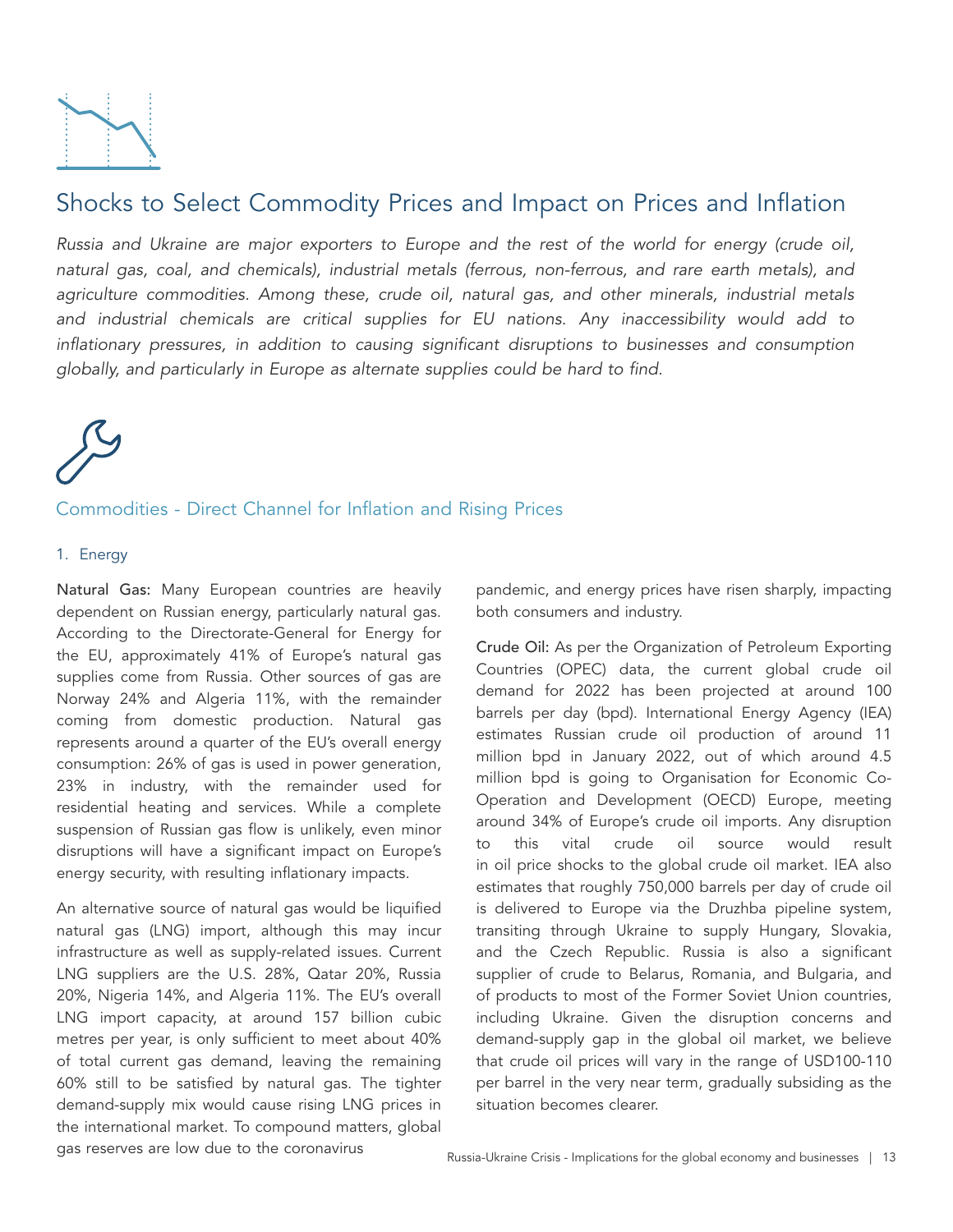#### 2. Industrial Metals

Russia and Ukraine lead global production of metals such as aluminum, nickel, copper, and iron ore. Nonavailability of Russian as well as Ukrainian supplies could cause high prices along with volatility. For rare metals like neon, palladium, and platinum, Russia has been the primary supplier to Europe. Ukraine is also a vital source of rare metals (iron ore, manganese, titanium, gallium, kaolin, zirconium, and germanium) to Europe and the rest of the world. As other sources of these rare metals are geographically distant such as China, Japan, and South America, it has been a primary source for European industries.

Sanctions on Russia have already increased the price of these metals. Palladium is trading at USD2,700 per ounce, up over 80% in the last two months. The prices of aluminum, nickel, and copper are all trading at their all-time high levels. Given that nickel is a critical raw material in the manufacturing of electric car batteries, and copper is widely used in electronics production and residential building, businesses engaged in these sectors could face increasing costs for these metals and potential supply chain disruptions. The automobile and aerospace industries of the U.S., EU, and UK depend on titanium from Russia, with limited alternatives available. About 90% of neon, used for chip lithography, originates from Russia. Alternative sources would be difficult to come by.

#### 3. Agri-commodities

Russia and Ukraine are key suppliers of agricultural goods to regions including Europe, Asia and the Middle East, and the conflict could have devastating effects on global supplies. Together, these two nations account for more than 25% of the world's trade in wheat, about 20% of corn sales, and 80% of sunflower oil exports. Wheat prices have reached the highest level in the last 13 years. Additional price shocks would worsen rising food costs, particularly if key agricultural areas in Ukraine fall under the control of Russian troops.



### Disruption of Transportation System - Indirect Channel for Inflation and Prices Rise

Gas is essential to transportation, therefore energy disruptions will cause industry-wide consequences. Roughly 44% of electricity generation in Europe is based on natural gas and coal with about 41% of natural gas imports from Russia alone. With additional disruption of Russian gas, Europe is staring at significant disruptions to its electricity grids. Replacements are hard to come by as global LNG supplies are stretched, and would only be available at significantly higher prices. Coupled with a sharp rise in crude oil prices, this would have repercussions on public transport systems in major European cities.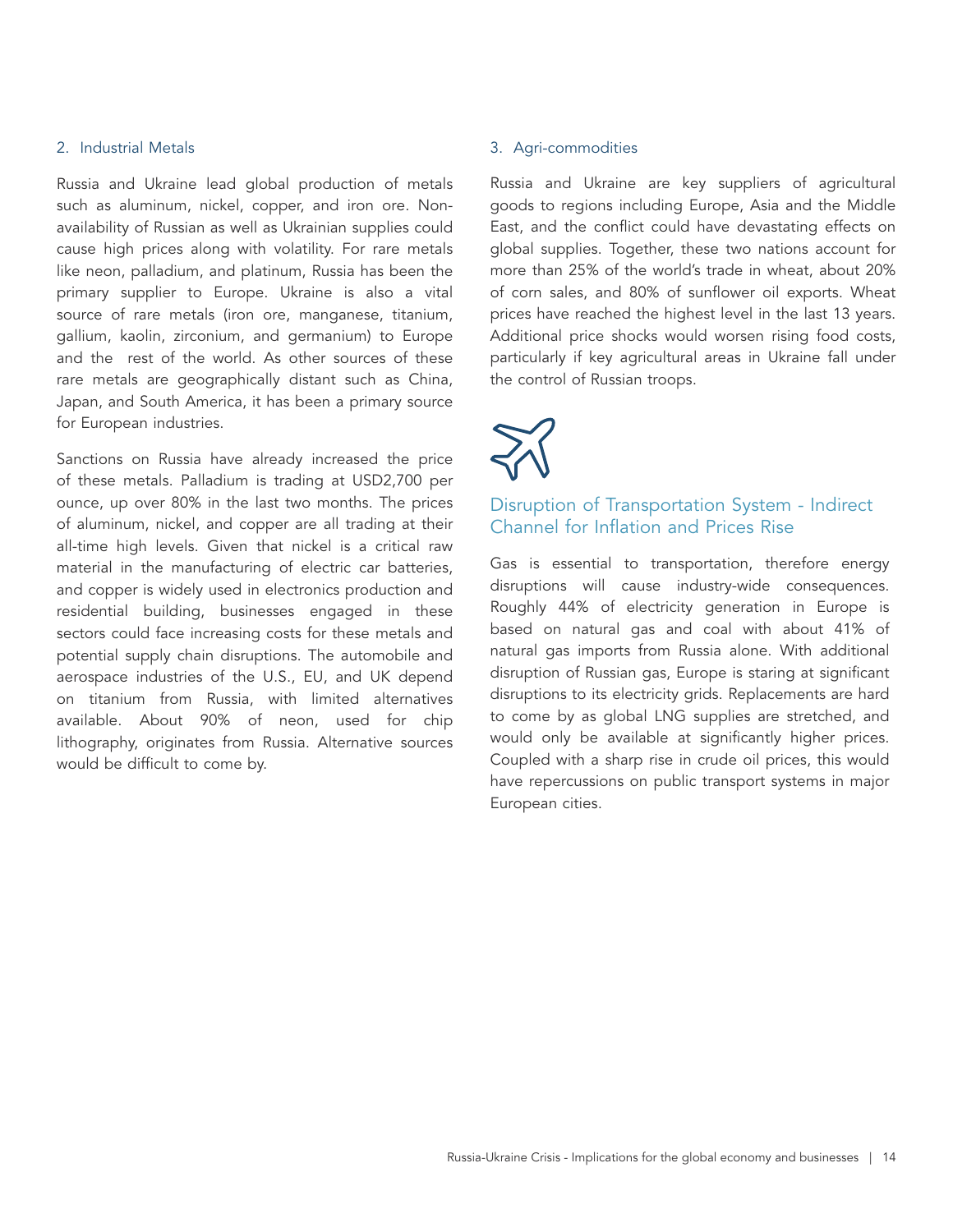# Call to Action

- I. Develop a risk-based assessment process to identify specific risks that could impact the productivity of your supply chain. Create a plan that supports a flexible and agile network, regardless of circumstances and unexpected events.
- II. Continuously monitor your supply chain. Make sure that you are monitoring the risks associated with both your Tier 1 and Tier 2 suppliers to ensure your company has a complete view of your supply chain.
- III. Identify alternative suppliers for urgently needed goods in higherrisk regions. Determine how long it would take to onboard them and how quickly they could deliver to your location. Will it be faster than waiting for shipments from your original supplier, depending on the type of disruptive event that might occur?
- IV. Invest in data and technology for longer-term supply chain agility.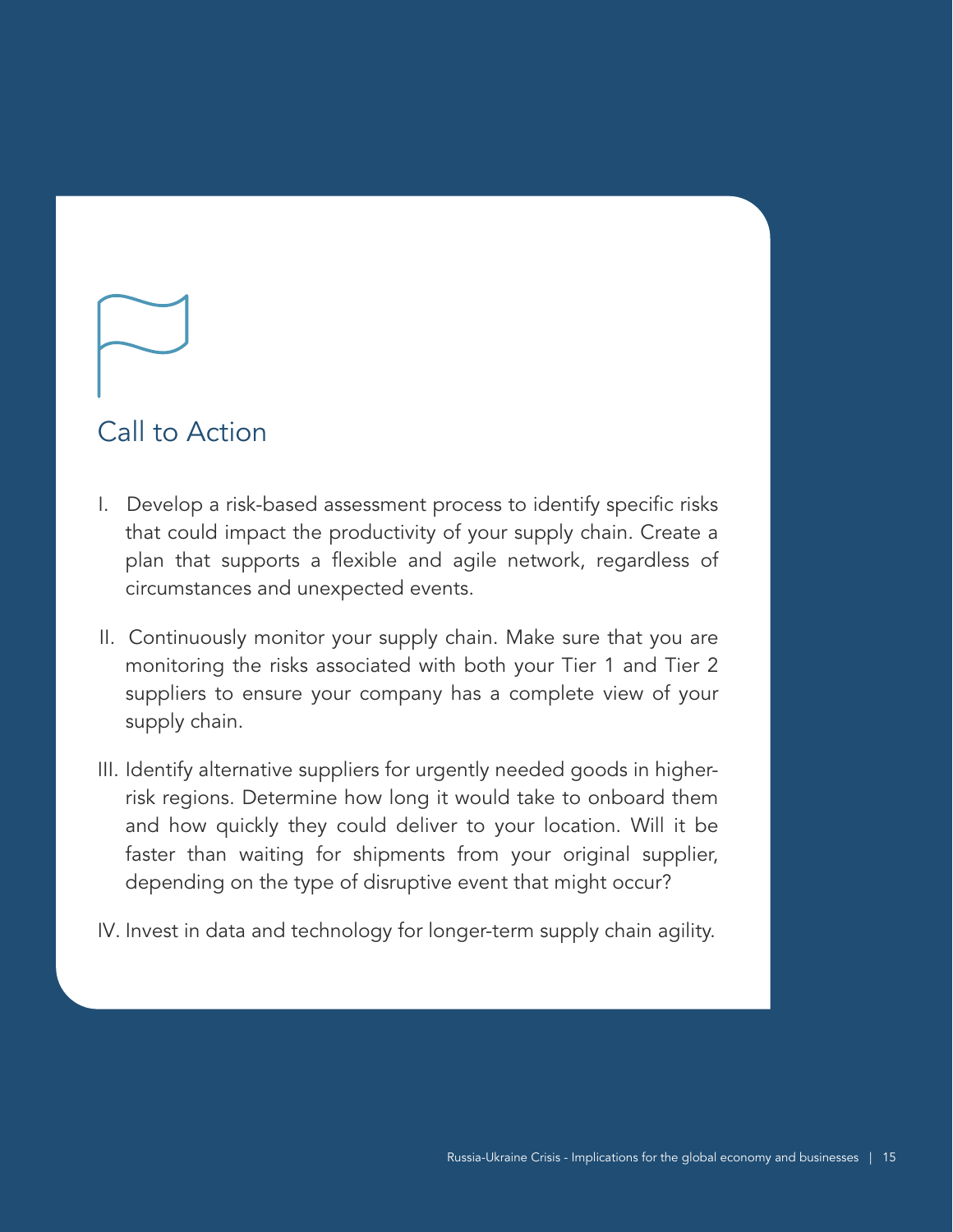



# How can Dun & Bradstreet help?

Business agility can be the biggest asset for commercial viability, especially during unprecedented times. With solutions such as D&B Comprehensive Report and D&B Global Financials, businesses can avoid gaps in supplier risk management and reduce the likelihood of operational disruption as these solutions offer businesses the tools to screen third-party suppliers, monitor screened suppliers for risk changes and provide alerts when potential risk arises. Businesses can also gain visibility into their suppliers' corporate linkage and ultimate beneficial owners and locate best alternative suppliers.

A global view enables mitigation of emerging cross-border risks, and the ability to grasp growth opportunities wherever they are in a timely way. Dun & Bradstreet's Country Insight Reports provide forecasts and business recommendations for 132 economies, allowing businesses to monitor and respond to economic, commercial and political risks in the markets in which they operate. In light of recent supply chain disruptions, purchasing managers may find the supply environment outlook section in the Country Insights Reports particularly helpful.

Please contact your Account Manager today to learn how to manage your risk profile properly and plan for sustainable success.